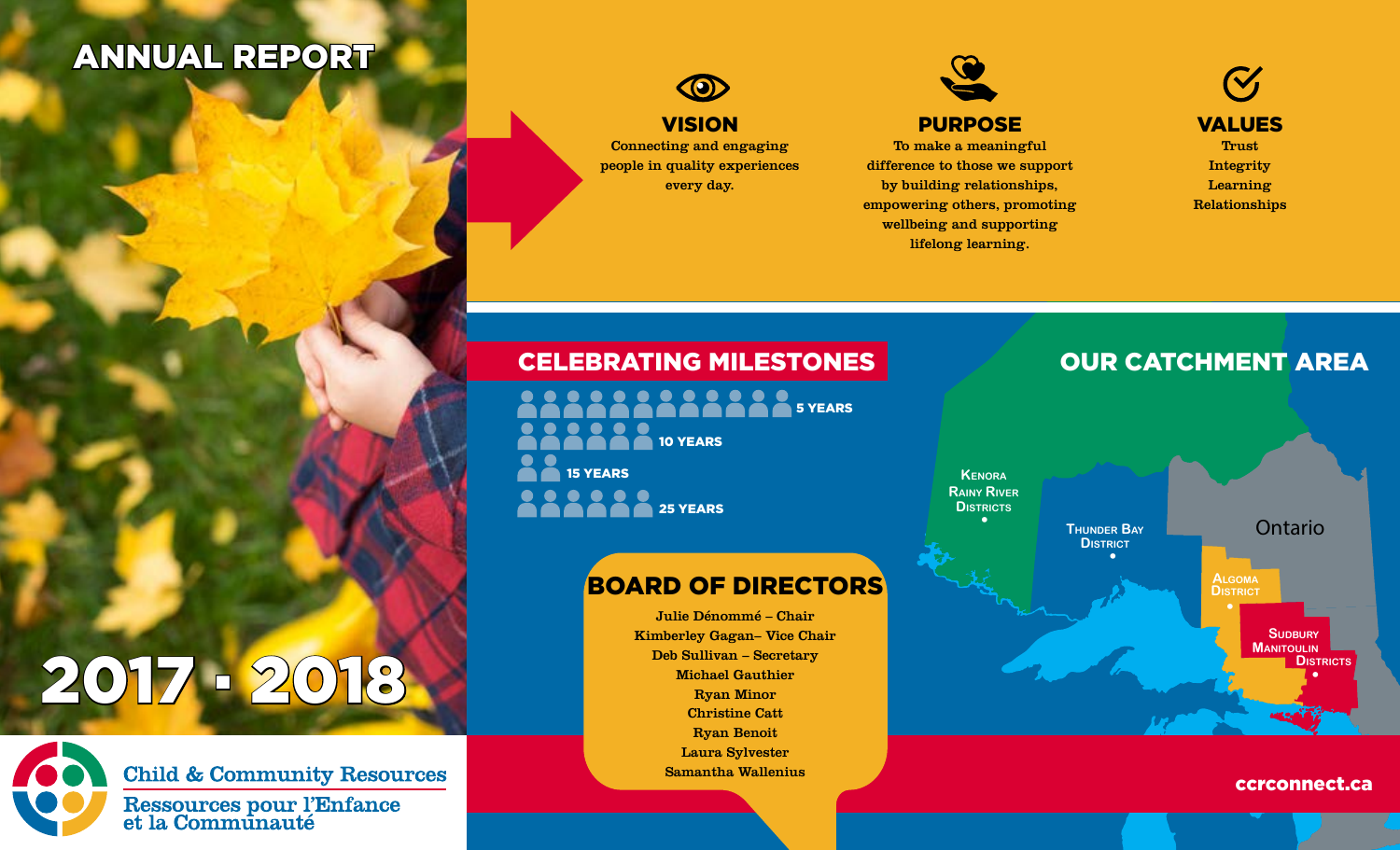# **WHAT** FAMILIES LIKED BEST ABOUT OUR SERVICES:

I like that my child seems happier and calmer since beginning the weekly classes, and that the other parents can relate and understand what you go through raising a child with Autism. A very warm and friendly atmosphere.

I found the one to one support to be very effective, as well as extra help only being a phone call away.

issue. New strategies to assist my child and myself. Overall has decreased family stress.

The fact that the workers came to the house and worked around our schedule. Also, the staff was wonderful - very warm and friendly - made it easy to have them in our house. Very helpful! A new approach to an ongoing behavioural

#### FEEDBACK RESPONSES BY SERVICE

- Early Learning & Child Care 5
- Applied Behaviour Analysis 47
- Parent Education Workshop 13
- Intensive Behaviour 1 Intervention
- Diagnostic and Assessment 3 Services

#### RESPONSES BY REGION

- Kenora/Rainy River 25
- Thunder Bay 10
- SSM/Algoma 23
- Sudbury/Manitoulin 14



of respondents were either satisfied or very satisfied with the services they received.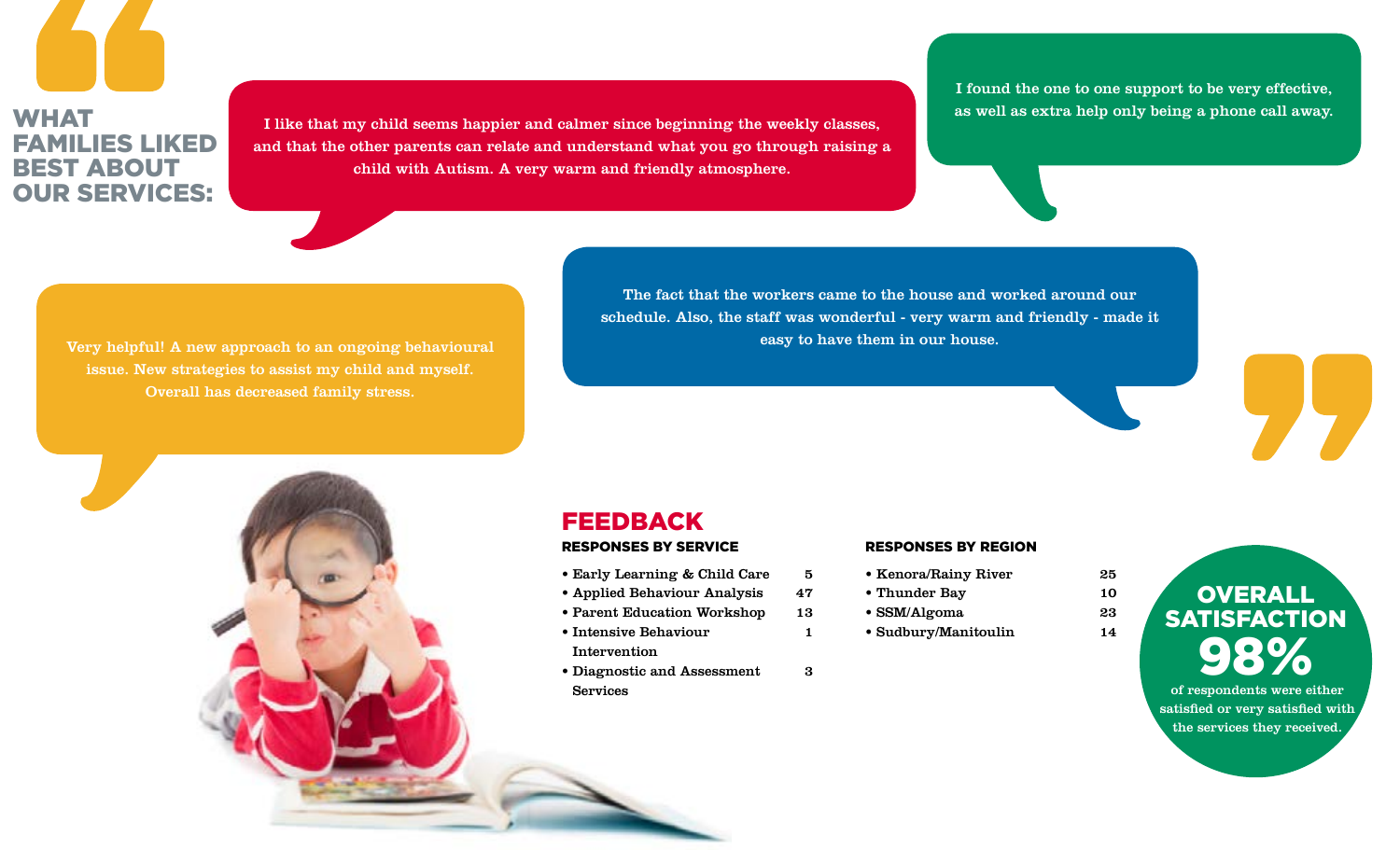

#### THE LOIS MAHON AWARD

Child & Community Resources would like to acknowledge and congratulate this year's recipient of the Lois Mahon Real People Doing Exceptional Things Award – Natasha Delaney.

Natasha's involvement in the community as an advocate for children, youth and families affected by Autism Spectrum Disorder exemplifies the purpose of this award.

As the current president of the Sudbury and District Chapter of Autism Ontario, as well as being a member of the Special Education Advisory Committee for the Rainbow District School Board, the Sudbury Autism Services Disorder Support Group, and the Minnow Lake Community Group, Natasha truly demonstrates exceptional commitment and dedication to the community, children, youth and families.

On behalf of Child & Community Resources, and the children, youth and families you advocate for, thank you for making a difference.

# JEJ...<br>Jeografia THANK YOU FOR YOUR GENEROUS DONATION 98% DONATIONS TEN RAINBOWS JP MAX **CONSTRUCTION** YOU'VE MADE A DIFFERENCE FOR OUR CHILDREN, YOUTH AND FAMILIES…

## STRATEGIC ACTIONS



## Completed **Active Active Future**

Formalize the Business Continuity and Business Resumption Plan

Internal and External Communication Strategy

Refresh Agency Program Evaluation Model

Refresh the Fixed Asset Management and Inventory System

Develop Research Program



Develop an Agency Lean Strategy

Broaden Funding Sources and Partnerships

Refresh and standardize the PRP process and Dynamic Coaching Model

Formalize Professional Standards & Competencies

Establish a Centre of Excellence – ASD Diagnosis



Strengthen Integration of Internal Services

Establish Internship Program

Develop and Implement a Staff Engagement Strategy

Develop and Implement an Organizational Wellness Strategy

Maximize CCR's Technology and Explore Development of a Distance Hub

Broaden Family Centered Care Expertise

Become an Accredited ABA Training Centre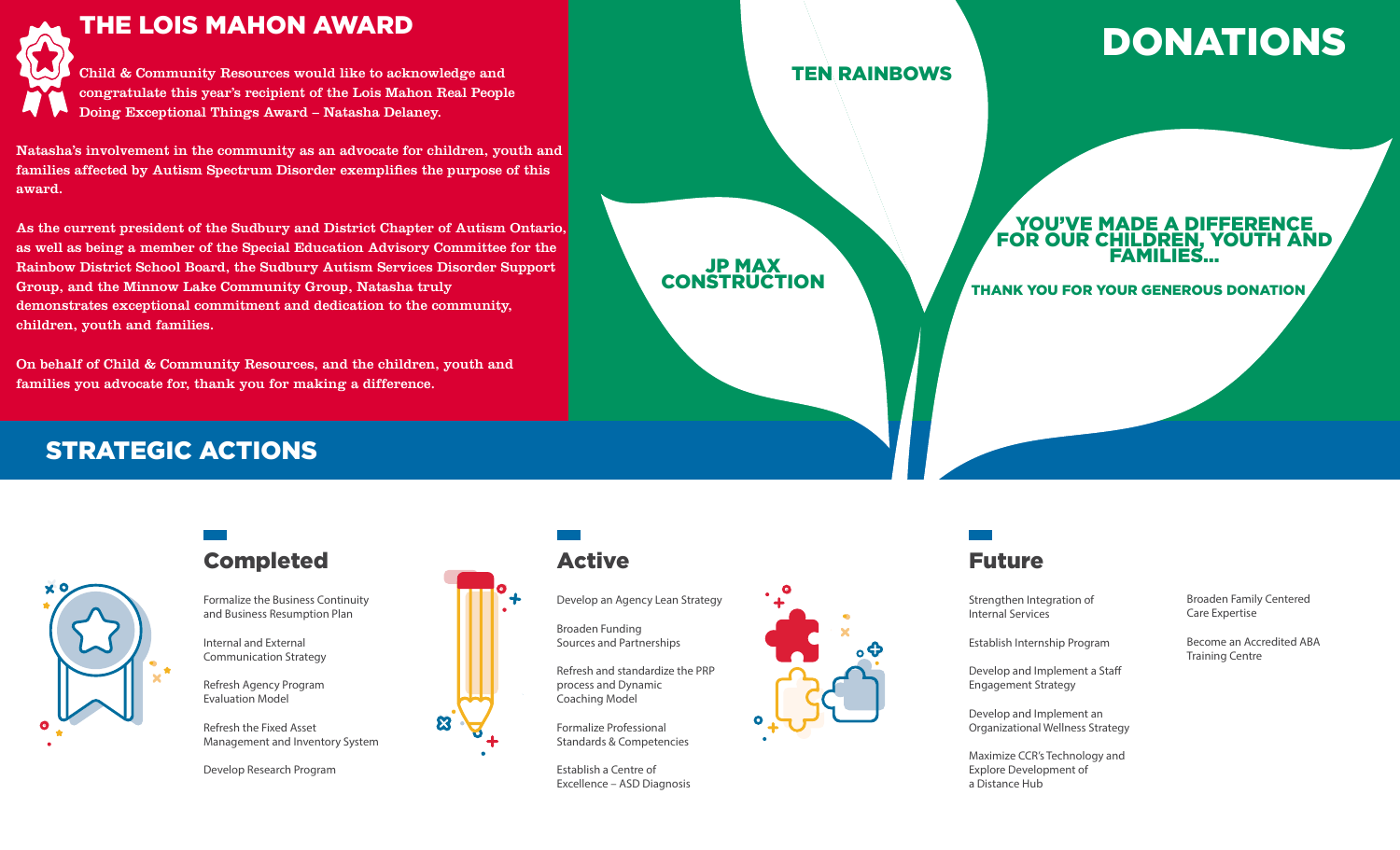#### April 1, 2017 to March 31, 2018





SERVICES (SUDBURY/MANITOULIN)

AUTISM